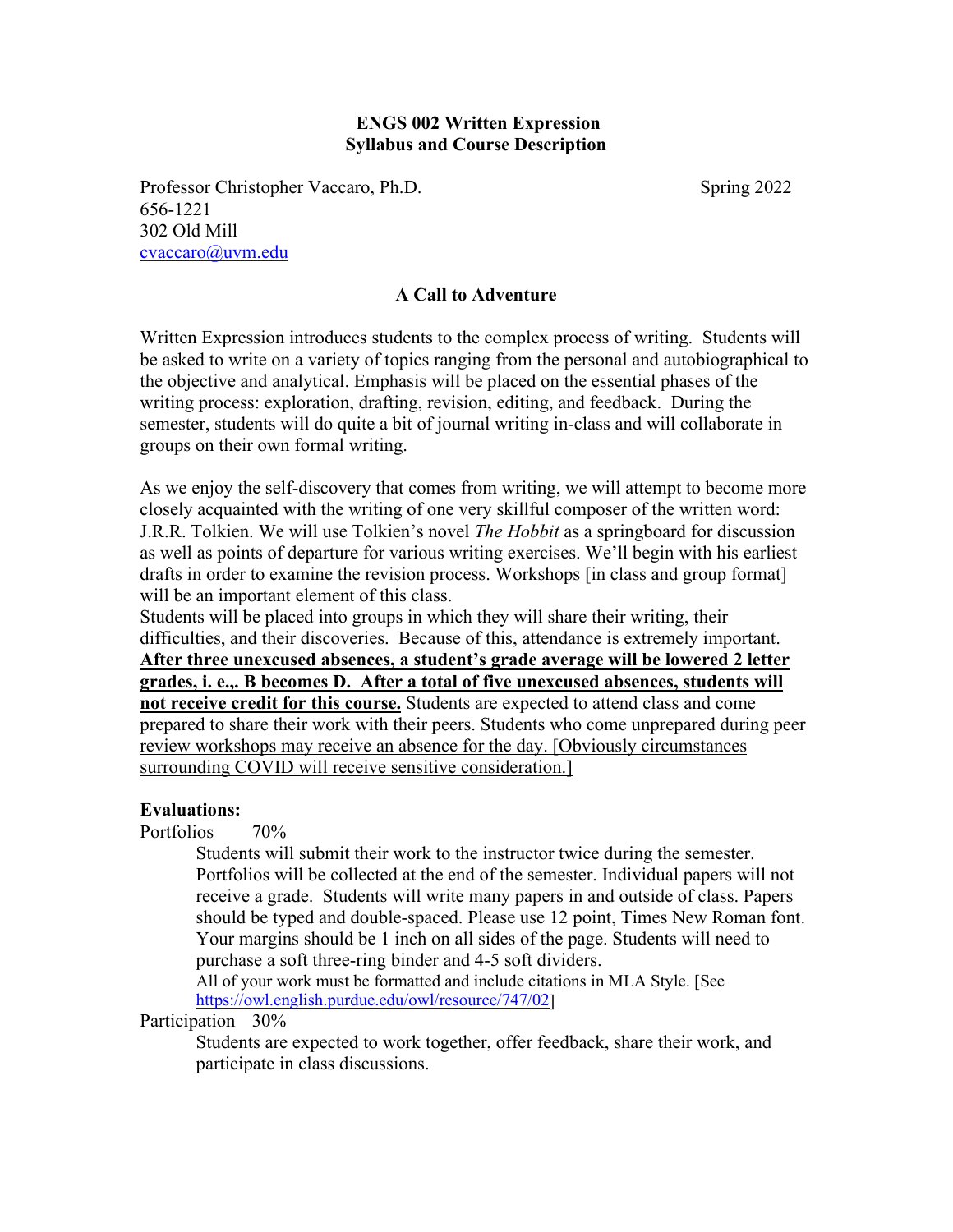**Texts:**

*The Hobbit*. J.R.R. Tolkien *The Hobbit and Philosophy*. Gregory Bassham and Eric Bronson *Little Seagull Handbook*. Norton. Second Edition. Strunk and White. *Elements of Style.* Fourth Edition - 9780205309023

# **Course Learning Objectives**

By the end of the semester, if you've successfully completed the work in this course, you should be able to:

- Write, research, and revise in English, substantially and meaningfully, with more fluency and confidence.
- Respond thoughtfully and thoroughly to other writers in order to aid their substantive revision.
- Complete multiple rounds of invention, research, and revision to produce fully developed and polished pieces of writing in English.
- Reflect on your writing practices using the terminology of U.S. academic discourse.

# **Foundational Writing and Information Literacy Goals**

ENGS001/002 fulfills your Foundational Writing and Information Literacy (FWIL) requirement at the University of Vermont. As such, you will also gain practice in the following areas:

- **Rhetorical discernment**: To write for varying purposes and audiences, develop texts with sufficient detail, astute organization, and appropriate documentation, diction, and style.
- **Critical reading**: To read critically by engaging with ideas and texts, properly summarizing, paraphrasing, and quoting others' ideas while effectively integrating them with and developing one's own ideas.
- **Information literacy**: To access and work effectively and ethically with print and digital sources, including: learning to discern searchable key words within a complex research question; distinguishing between primary and secondary and scholarly and popular resources; critically evaluating sources for relevance, currency, authority, and bias; and managing and appropriately documenting information sources.
- **Substantive revision**: Through persistent inquiry and informed by feedback from peers and/or the instructor, to compose and revise so that texts and ideas grow in effectiveness and complexity.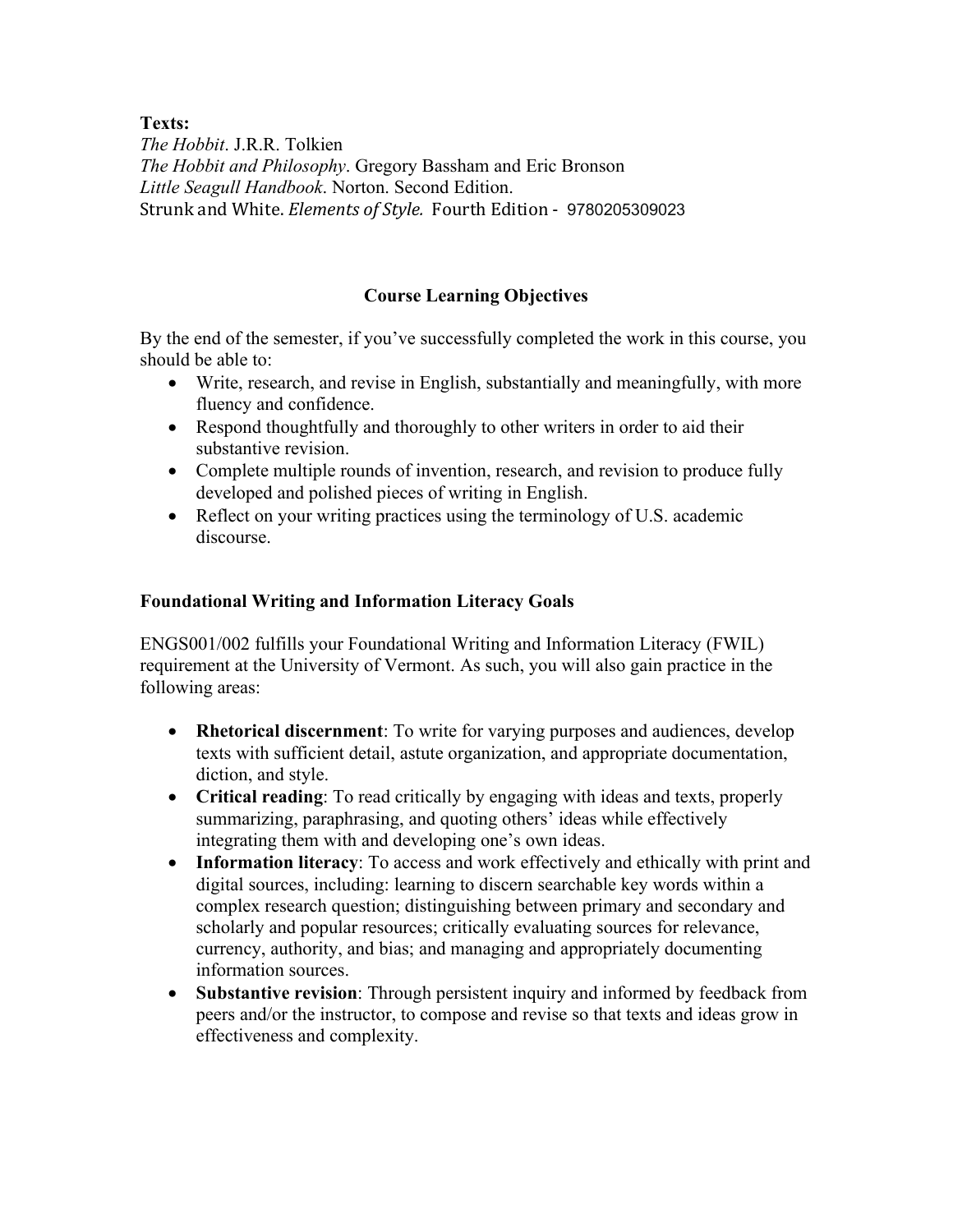### **What to Expect:**

**In class**, expect to work with your classmates every class session. Sometimes you will discuss the readings together, sometimes you will discuss and edit one another's work in progress, and sometimes you will collaborate on a common response to share with the class. The success of this class depends on interactions every time we meet, so make sure you have had some breakfast and are ready to work with your peers!

#### **Syllabus:**

## **Week 1: (Cluster One/ Social Narrative) Mon (1/17): No class**

**Wed (1/19):** Introductions, *Hobbit* drafts "Pfyrftan" and "Bladorthin" Peer Review workshop Assignment Homework writing: Growth through Adversity

**Fri** (1/21): Class workshop circles. Draft of paper due. Bring 4 copies for in-class review.

**Week 2: Mon (1/24):** Kinds of Writing –Little Seagull (p. 43-48, 62-65)**.**  *The Hobbit* (chapters 1-4), Essay "Big Hairy Feet" *Elements of Style* (chapter 1)

#### **Wed (1/26):**

**Walking-writing assignment due.** In-class writing: Bilbo's Transformation One on one tutoring  $-3$  students.

**Fri (1/28):** Class workshop circles. *The Hobbit* (chapters 5-7)

**Week 3: Mon (1/31):** Sentence clarity and Variety –Little Seagull (pp. 252-260) *The Hobbit* (chapters 8-11), Essay "Road Goes Ever On and On" *Elements of Style* (pp. . . , assigned during the course)

> **Wed (2/2):** In-class writing: A good person One on one tutoring –3 students

**Fri (2/4)** Class workshop circles. *The Hobbit* (chapters 12-15)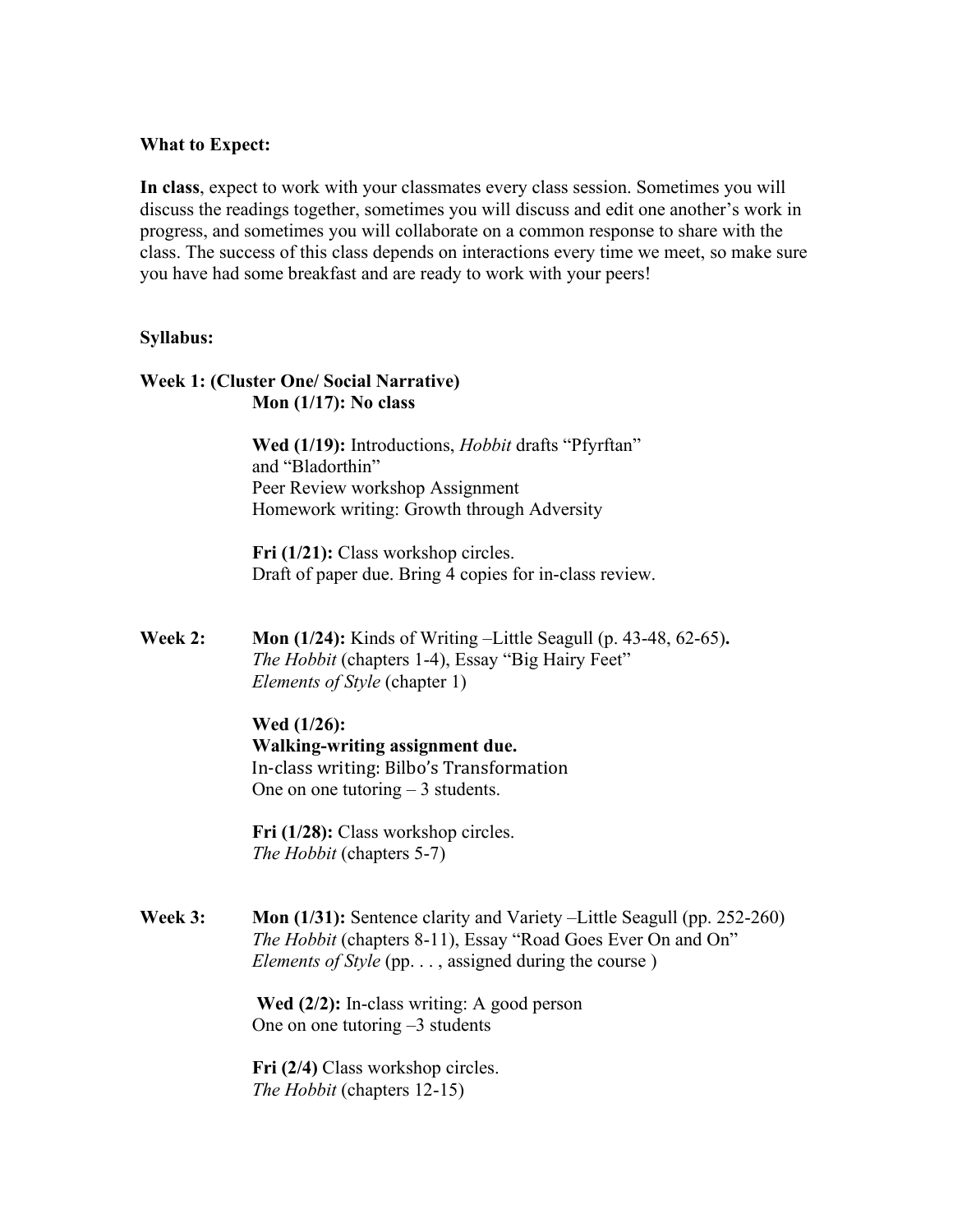#### **Week 4: (Cluster Two/ Question Posing)**

**Mon (2/7):** Style. Essay "Cosmopolitan Hobbit" **Revision Paper 1 due** *The Hobbit* (chapters 16-17) *Elements of Style* (pp. . . , assigned during the course)

## **Wed (2/9):**  In-class writing: Empathy One on one tutoring-3 students

**Fri (2/11)** Class workshop circles *The Hobbit* (chapters 18-19)

**Week 5: Mon (2/14):** Verbs- Little Seagull (260-276) Citation options. "Glory of Bilbo Baggins" *Elements of Style* (pp. . . , assigned during the course) **In the zone assignment due**

> **Wed (2/16):** In-class writing topic: Bilbo's Greatest Virtue One on one tutoring-3 students

**Fri (2/18):** Class workshop circles

**Week 6: Mon (2/21): No class**

**Wed (2/23):** Nouns and Pronouns- Little Seagull (277-81), "Pride and Humility in *The Hobbit*" In-class writing: Theme of Greed One on one tutoring -3 students

**Fri (2/25):** Class workshop circles

**Week 7: Mon (2/28):** Class Workshop on Screen, "My Precious" *Elements of Style* (pp. . . , assigned during the course) **What are Hobbits Like assignment due**

> **Wed (3/2):** In-class writing: Examples of Possessiveness One on one tutoring- 3 students **Go to http:**[//researchguides.uvm.edu/english1](http://researchguides.uvm.edu/english1) and complete the library tutorial assignments.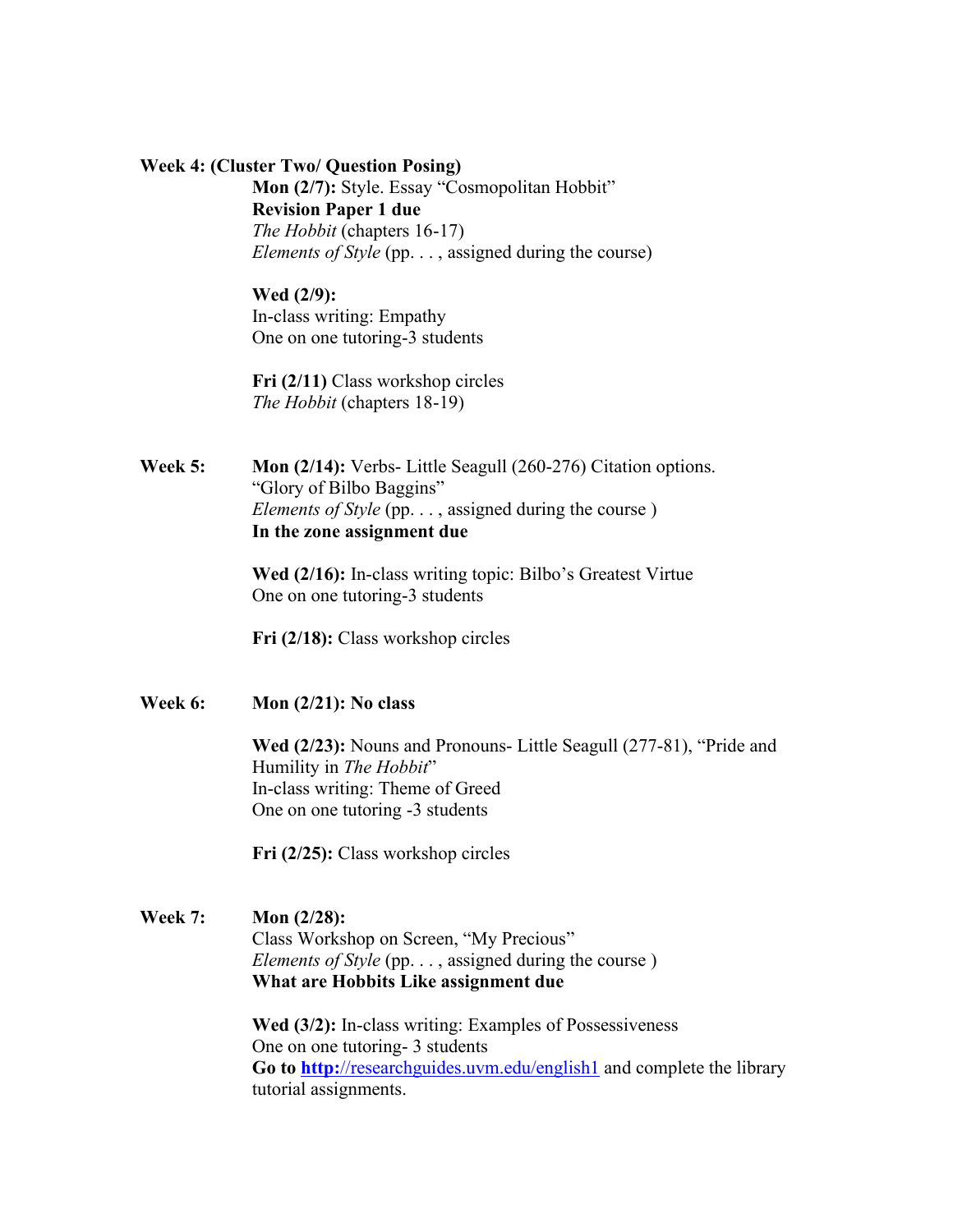**Fri (3/4) \*\*** Library visit on the research process \*\*

### **Spring Break: March 7th-11th**

### **Week 8: (Cluster Three/Lit Review)**

**Mon (3/14):** Adjectives, Adverbs, and Prepositions –*Little Seagull* (308- 311, Essay- Tolkien's Just War" **Revision Paper 2 due with Portfolios; (Mid-term Participation grade)[Revised]**

**Wed (3/16):** In-class writing: Illustrate Tolkien's environmentalist position. One on one tutoring  $-3$  students

**Fri (3/18)** Class workshop circles

**Week 9: Mon (3/21):** Thesis statement Assignment. Essay "Pretty Fair Nonsense" **How art impacts your life assignment due**

> **Wed (3/23):** In class writing: Art integral to plot? One on one tutoring  $-3$  students

**Fri (3/25)** Class workshop circles

**Week 10: Mon (3/28):** Clauses, Phrases, Sentences –*Little Seagull* (285-286 ), Essay "Hobbitus Ludens" Summary and Analysis **Essay summary due (descriptive)**

> **Wed (3/30):** In-class writing: Analysis of "Hobbitus Ludens" One on one tutoring -3 students

**Fri (4/1)** Class workshop circles

**Week 11: Mon (4/4):** Commas –*Little Seagull* (258-260), "Magic and Machines" Writing Center workshop on Literature Review [Revised] **Literature Review outline due (Research topic) [Revision]**

> **Wed (4/6):** In-class writing: Literature Review One on one tutoring -3 students

**Fri (4/8)** Class workshop circles